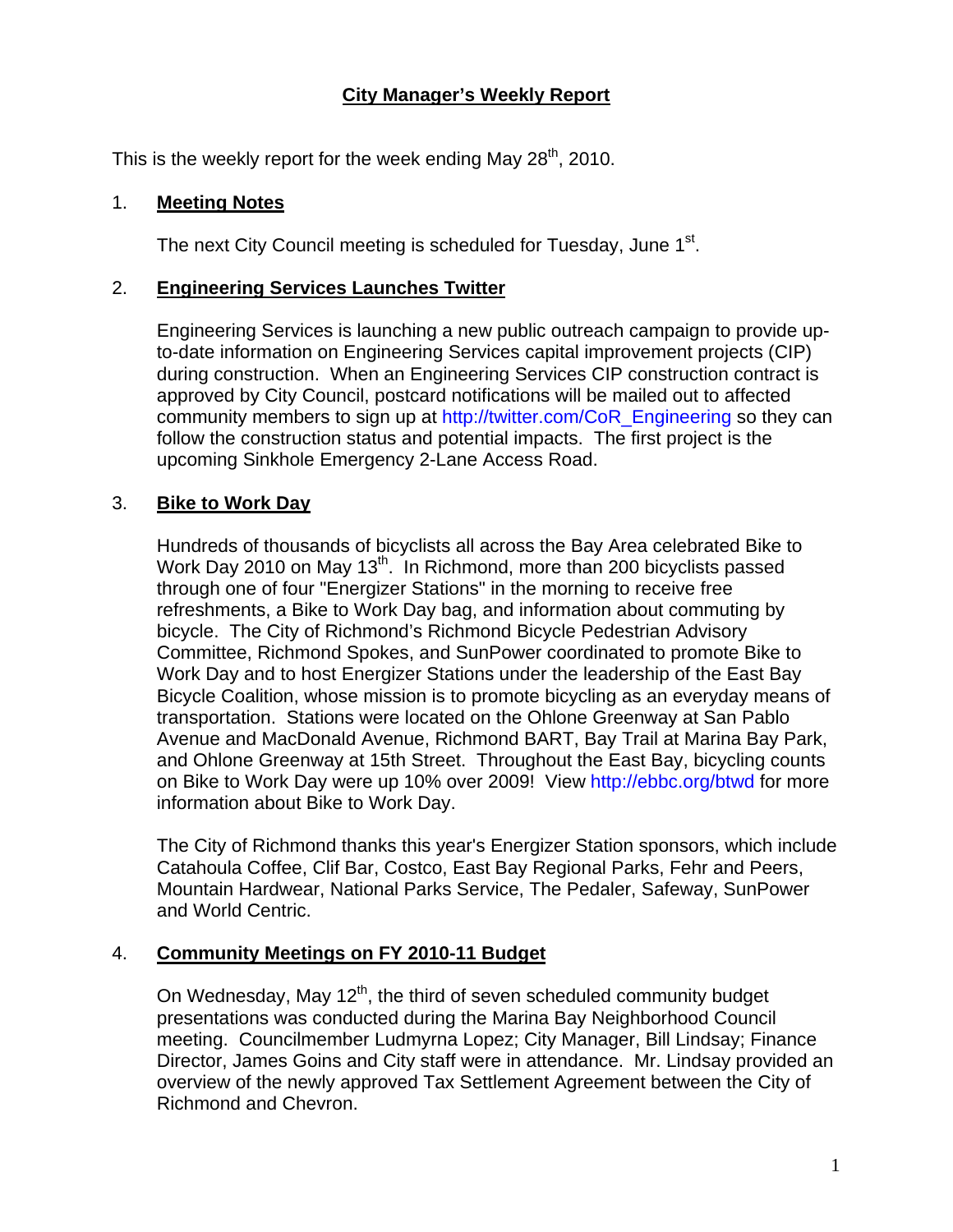

*City Manager, Bill Lindsay & Finance Director, James Goins speak at the Community Budget Hearing* 

Listed below are the remaining meeting dates and locations:

| May $27th$ | $7:15$ p.m. | <b>Annex Senior Center</b><br>5801 Huntington Avenue |
|------------|-------------|------------------------------------------------------|
| May $27th$ | 8:00 p.m.   | Sojourner Truth Church<br>2621 Shane Drive           |

# 5. **18th Annual Senior Night Out**

The Recreation Department is co-sponsoring the Commission on Aging's production of the  $18<sup>th</sup>$  Annual Senior Night Out to be held at 6:00 p.m. on Friday, May 28<sup>th</sup>, at the Richmond Auditorium. A special evening of dining and entertainment, including live music, will be presented at \$5 per person.

## 6. **Bayview Library Branch Update**

The Bayview Branch Library has been closed since a sewage backup in February. This week, work began to replace the flooring with a treated concrete product selected by the librarians, along with Public Works staff, to mitigate any future problems. The Library staff will be able to access the building on June  $7<sup>th</sup>$ and plan to reopen the branch by June  $14<sup>th</sup>$ , in time for this year's Summer Reading Game.

## 7. **Richmond Rosies in Bay to Breakers Race**

This past weekend, 10 City of Richmond employees participated in the 99th Annual Bay to Breakers Race in San Francisco. The "Richmond Rosies" showed their "We Can Do It" spirit while highlighting the City's positive history. After completing this year's 12K course in 2 hours and 48 minutes, the Rosies are looking forward to next year's race, with a larger team.